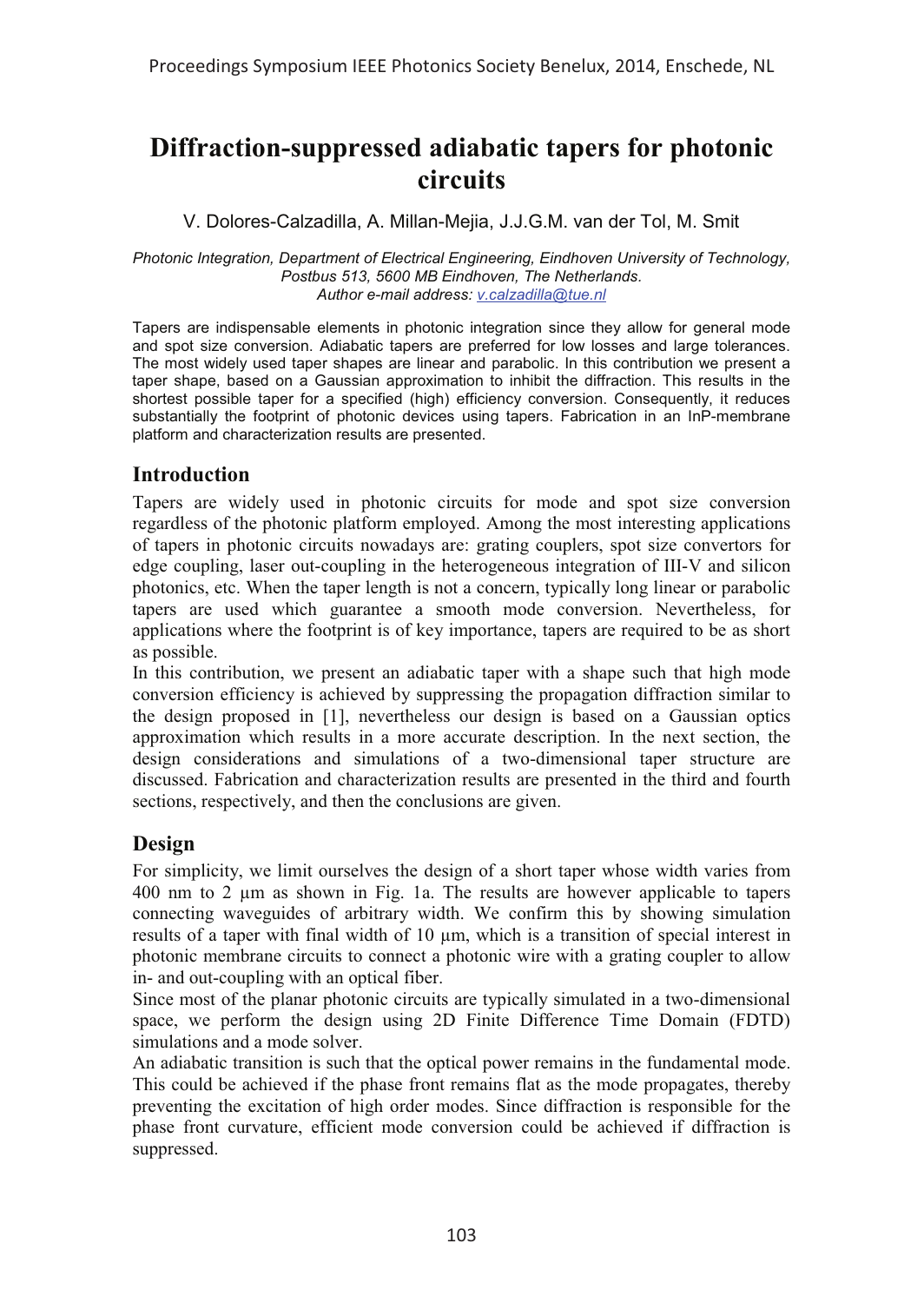In order to supress the diffraction by means of the taper shape, we assume that the light propagation in a slab region can be described by Gaussian optics. As the light enters in an homogeneous slab, it will tend to diffract at the divergence angle  $\theta_a$ , given for Gaussian beams as  $\theta_d = \lambda/n_{eff} \pi w_0$ , where  $\lambda$  is the wavelength in vacuum,  $n_{eff}$  is the effective mode index and  $w_0$  is the beam waist radius. In a taper, such diffraction is reduced if the local taper angle is lower than the divergence angle.



Figure 1. (a) General schematic of the simulated adiabatic taper. (b) Taper efficiency of a linear, parabolic and the proposed models for diffraction suppression as a function of  $\alpha$  factor.

From this description, a design rule follows for adiabatic tapers with supressed diffraction: the taper angle should be at any point smaller than the divergence angle of the propagating light. It means that

$$
\theta_t < \alpha \frac{\lambda}{n_{eff} \pi w_0}
$$

, where  $\theta_t$  is the local taper angle and  $\alpha$  is a factor close to unity that accounts for the Gaussian approximation made.

We consider three different design models: (1)  $n_{eff}$  varies along the taper and  $w_0$  is measured where the intensity drops by a factor of  $1/e^2$  according to Gaussian optics theory, (2)  $n_{eff}$  varies along the taper and  $w_0 = w_t/2$ , where  $w_t$  is the taper width, and (3)  $n_{eff}$  has a fixed value corresponding to the highest value it can take (i.e. at the widest taper section) and  $w_0 = w_t/2$ . The first model matches the theory better, whereas the third description simplifies the design since only a single simulation with a mode solver is required. Figure 1b shows the simulation results for the three different models, and for different  $\alpha$ -values. High transmission efficiency is achieved when  $\alpha \leq 0.9$ ,  $\alpha \leq 1$  and  $\alpha \leq 1.1$ , for the three models respectively.

In the case of a taper varying from 400 nm to 10 μm, an efficiency of 98% is obtained when using model (3) with  $\alpha = 1$ . For comparison with other taper shapes, we simulated a linear and parabolic tapers with the same length  $(78 \mu m)$ , resulting in an efficiency of 91% and 97%, respectively. Although the efficiency achieved with the parabolic shape approaches to the diffraction-supressed shape, it is worth to highlight that a series of simulations are typically required to optimize the taper length for a given case. On the other hand, our proposed model automatically results in the shortest adiabatic taper connecting two arbitrarily wide waveguides for a specific wavelength, since it is based on physical reasoning.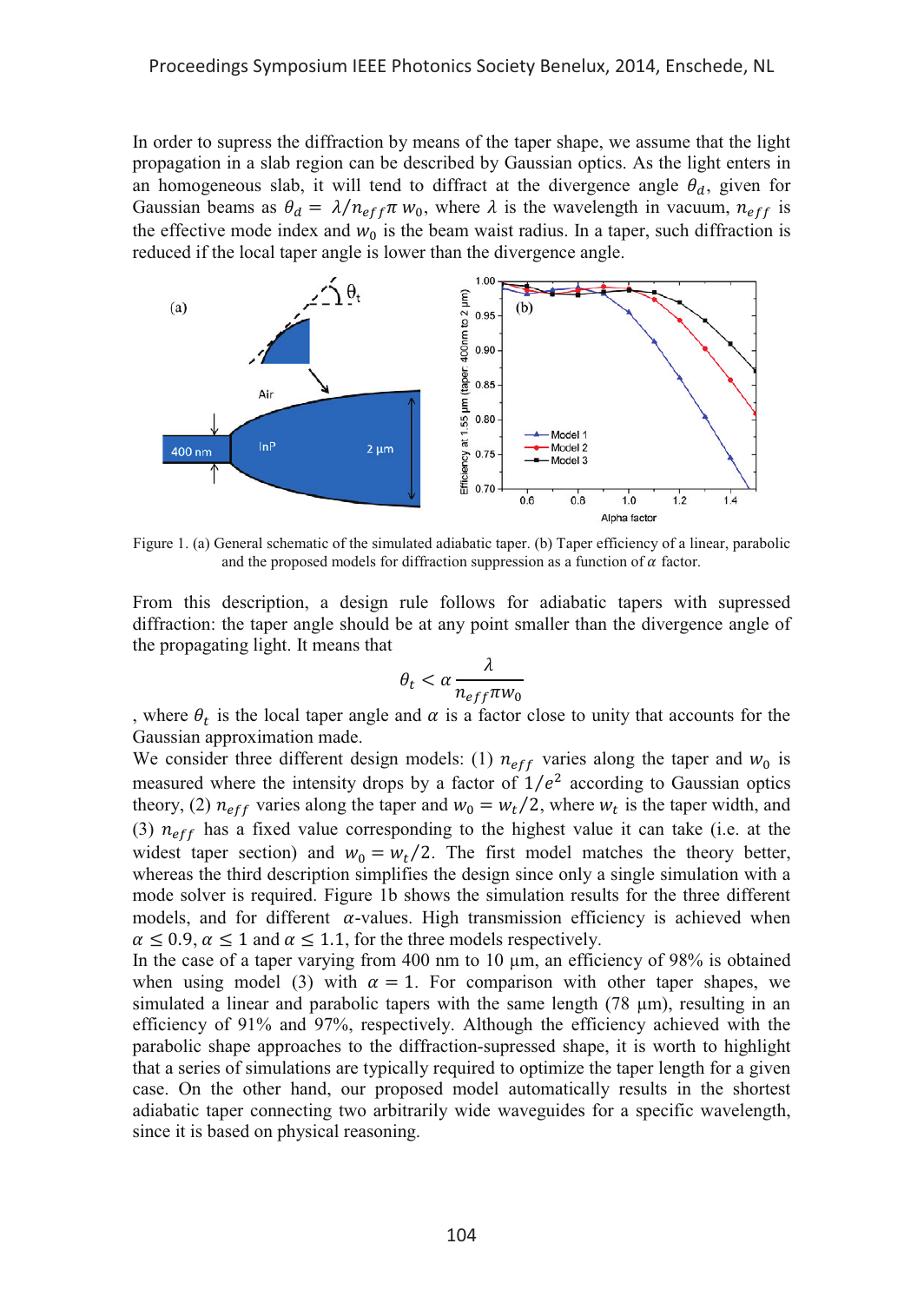#### **Fabrication**

Diffraction-suppressed adiabatic tapers were fabricated on an InP membrane on silicon (IMOS) platform [2] using the model (3) mentioned in the previous section with the highest  $n_{eff} = 2.62$ . The membrane is a 250 nm thick InP layer bonded with Benzocyclobutene (BCB) polymer to a 1.8  $\mu$ m thick layer of SiO<sub>2</sub> on a Si wafer. The fabrication process is based on two electron-beam lithography (EBL) steps with high resolution required. Two different lithographic masking schemes were used during these EBL steps. These are depicted in Fig. 2.

The first EBL, which corresponds to the waveguides and tapers definition, has been carried out by using Hydrogen silsesquioxane (HSQ) as negative tone resist material and



Figure 2. Lithography mask schemes used to fabricate the waveguides and the gratings.

hard mask for the subsequent etching process. This technique requires enhancing the resistance of HSQ to the semiconductor etching chemistry used in the Reactive-Ion Etching (RIE), which can be done either by curing hard HSQ [3] or by treating it with oxygen plasma [4]. In this way, after HSQ was spun, e-beam exposed, developed, and treated with an  $O_2$ -plasma, it is used to etch the waveguide and tapers using a methane hydrogen chemistry  $(CH_4:H_2)$  in a RIE process.

The second EBL is required to define the grating couplers for input and output coupling. A scheme of ZEP resist in combination with a  $\text{SiN}_x$  layer is used for this purpose. ZEP is preferred because it is a positive resist where only the exposed pattern will be open, leaving the rest of the sample protected by  $\text{SiN}_x$  during the etching.

For our experiment, we fabricated two chips. In both samples stitching errors were present. These errors lead to extra losses on the devices which are not possible to extract from our measurements. This compromises the measurements of performance of the tapers. Actions need to be taken to solve these errors and further improvements in the fabrication of these devices will be implemented in our next fabrication run.

### **Characterization**

We characterized several mode converter pairs sets for each  $\alpha$  factor. Each set has a different number of tapers in order to obtain the insertion loss per taper from a linear dependence. To eliminate the effects of the waveguide loss, we designed the same



Figure 3. (a) SEM picture of the set of tapers fabricated. (b) Lithography mask of the devices and the input/output gratings.